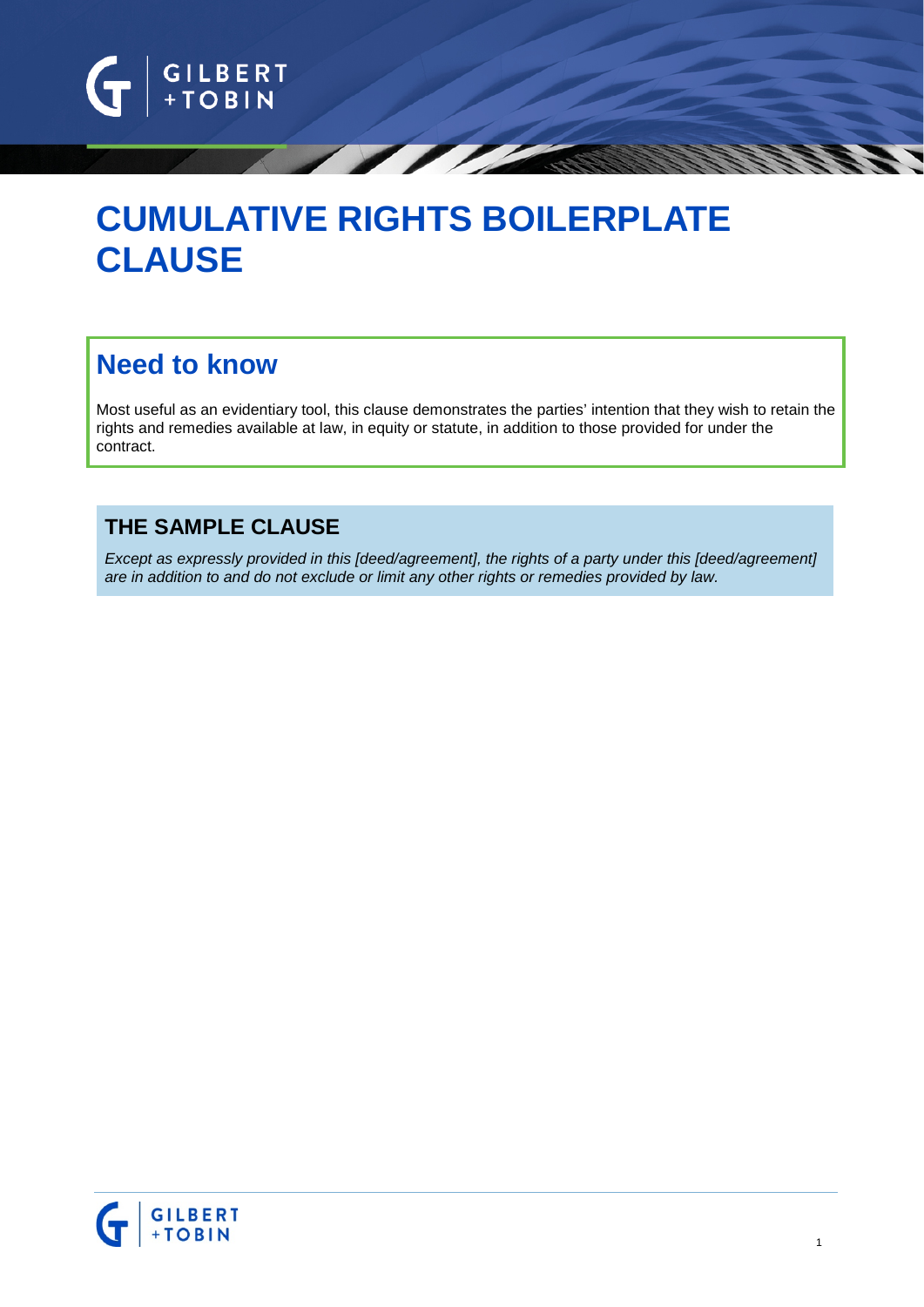## **1 What is this clause and why is it used?**

A cumulative rights boilerplate clause, also known as a cumulative rights and remedies clause, is used to clarify the parties' intention that certain rights and remedies provided for under the contract are intended as in addition to, and not exclusive of, applicable rights and remedies available at law, in equity or under statute.

A cumulative rights clause also removes any possible ambiguity about whether any "special" remedies specified (ie, in one portion of the contract) should be treated as the exclusive remedy for a particular breach. For instance, where a contract expressly provides for a remedy in one situation, the clause is also used to avoid an inference that the same remedy is not available in other situations.

## **2 How effective is it?**

This clause is effective and most often used as an evidentiary tool to indicate that the parties did not intend to exclude any additional rights and remedies which may be available at law, in equity or under statute.

### **3 Drafting and reviewing the clause**

#### **3.1 Should I always include it, and what happens if I don't?**

A cumulative rights clause should be included if the parties wish to expressly state that they wish to include rights and remedies available at law, in equity and under applicable statue, in addition to those specified in the contract.

However, a failure to include this clause in a contract does not automatically remove the right of the parties to seek additional remedies because a general presumption exists that contracting parties do not intend to abandon any remedies for breach of contract which may arise by operation of law. $1$  In the absence of a clear statement of intention, a Court will construe the terms of the contract in their context to determine the intention of the parties using the various rules of construction.

#### **3.2 Is the sample clause drafted from a specific position?**

The G+T boilerplate clause is drafted from a neutral position.

#### **3.3 When, if ever, should I amend the clause?**

This clause should be amended where parties intend to limit or exclude certain rights or remedies available at law for some or all breaches of contract. Contracting parties may also wish to exclude specific provisions from the contract under the sample clause where those rights and remedies are intended to be limited to those provided in the contract.

## **4 Other practical considerations**

The following outlines some of the associated issues with cumulative rights clauses.

#### **4.1 Election**

The inclusion of a cumulative rights and remedies clause does not mean that all remedies are cumulative. Remedies are only cumulative if they are based on different wrongs and do not result in over compensation for the same loss.

Where there are conflicting remedies, a party must make an election.<sup>[2](#page-2-1)</sup> Election can only be made with knowledge and through unequivocal words or conduct.<sup>[3](#page-2-2)</sup>

#### **4.2 Entire Agreement Clauses**

If the parties have discussed or negotiated the inclusion of specific rights and remedies which have not been included in the contract but seek to rely on a generic cumulative rights clause to enforce those rights and remedies, the inclusion of an entire agreement clause may result in those rights and remedies being excluded.

Parties should consider including a reference in the contract to any specifically agreed rights or remedies to ensure that they are preserved.